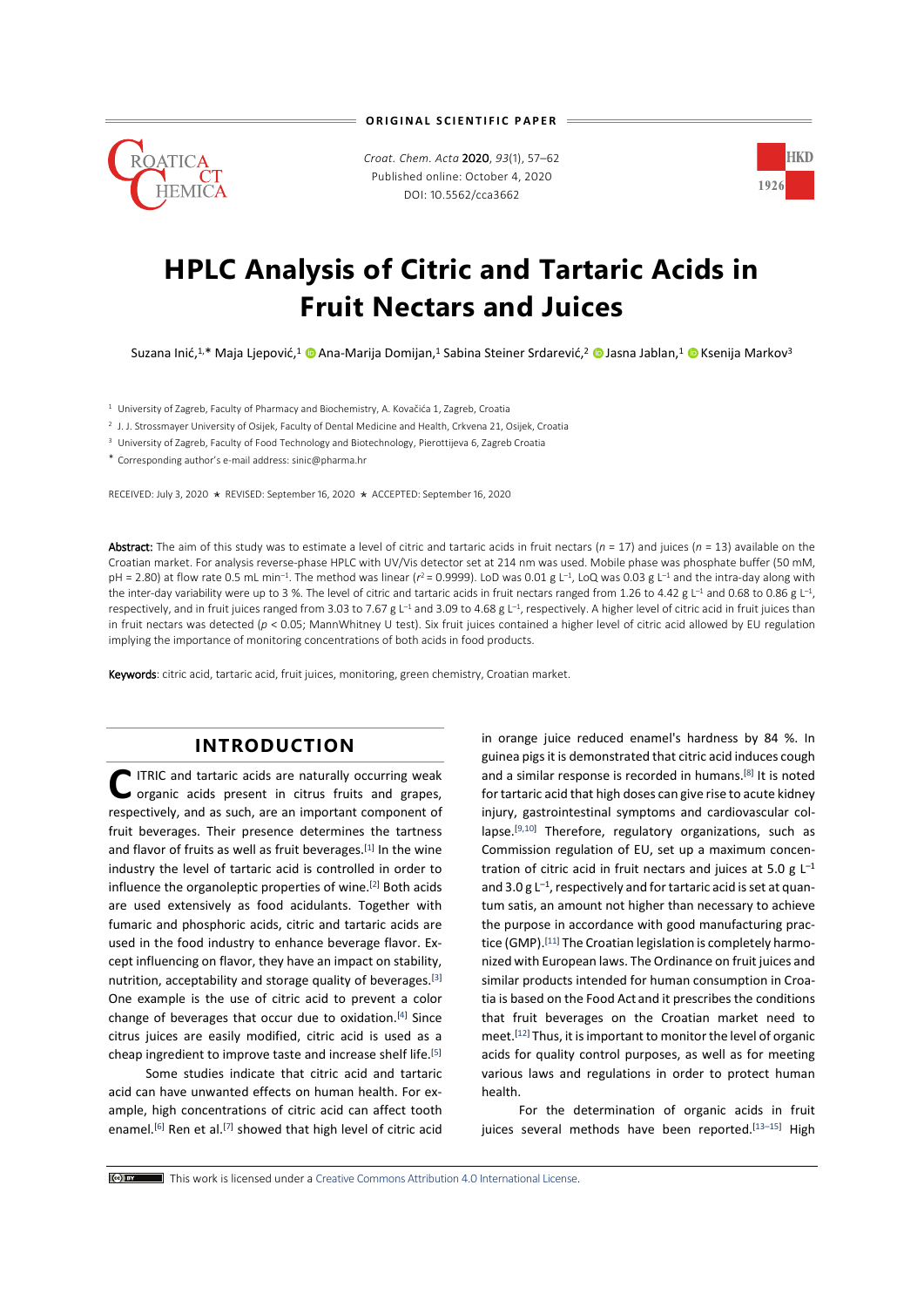

performance liquid chromatography (HPLC) is a commonly employed technique for analyzing organic acids in various food and beverages.  $[16-20]$  Therefore the first step of this study was to develop a fast, efficient, cost-effective and reproducible HPLC method for the determination of citric and tartaric acids in fruit beverage samples. Due to the high popularity of organic food, including fruit juices, the next step of this study was to compare the level of citric and tartaric acids in commercially available fruit nectars and fruit juices and to estimate possible exposure of the general population to these two acids. To our knowledge, no analysis has been made on the presence of these two organic acids in fruit beverages from the Croatian market.

## **EXPERIMENTAL**

#### **Chemicals and Reagents**

Standards of citric (251275, Sigma-Aldrich) and tartaric acid (W304412, Sigma-Aldrich) were purchased from Sigma Chemical Co. (St. Louis, USA), while potassium dihydrogen phosphate (KH<sub>2</sub>PO<sub>4</sub>), orthophosphoric acid, (o-H<sub>3</sub>PO<sub>4</sub>, min 85 %) and HPLC grade methanol were purchased from Kemika (Zagreb, Croatia). For standard and sample preparation and preparation of mobile phase MilliQ water (18.2 M $\Omega$  cm<sup>-1</sup>) was used.

#### **Standard Preparation**

Standard stock solution of citric and tartaric acids (2.0 g  $L^{-1}$ ) was prepared from granular citric acid and tartaric acid standard, respectively. Working standards in concentration range 0.1 to 1.0 g  $L^{-1}$  (0.1 g  $L^{-1}$ , 0.125 g  $L^{-1}$ , 0.25 g  $L^{-1}$ , 0.5 g L<sup>-1</sup>, 0.75 g L<sup>-1</sup>, 1.0 g L<sup>-1</sup>) were prepared fresh daily by dissolving stock solution in MilliQ water.

#### **Instrument**

The HPLC analysis was carried out using a Knauer HPLC (Berlin, Germany) consisted of an isocratic pump (model 64), UV/Vis detector (UV-1, Knauer, Berlin, Germany) and manual injector (Rheodyne 7010, sample loop 100 μL). The organic acids were separated on column LiChrospher RP-C18, 5 μm particle size (125.0 × 4.6 mm, Merck, Darmstadt, Germany). Eurochrom 2000 Software (Knauer, Berlin, Germany) was used for data collection.

#### **Chromatographic Conditions**

As mobile phase, 50 mM phosphate buffer solution at pH 2.80 was used. 50 mM was prepared by dissolving 6.82 g of potassium dihydrogen phosphate in MilliQ water. The pH was adjusted to 2.80 with a calibrated pH meter (MP220, Mettler Toledo, Switzerland) by adding orthophosphoric acid. The mobile phase was degassed before use by ultrasonication for 30 min. The UV/Vis detector wavelength

*Croat. Chem. Acta* 2020, *93*(1), 57–62 DOI: 10.5562/cca3662

was set at 214 nm and the mobile phase flow rate was 0.5 mL min–1. Before and after analysis, HPLC grade methanol was used to prevent phase collapse.

#### **Sample Collection and Preparation**

In total 30 samples of fruit beverages were purchased from convenient stores, local supermarkets and organic food stores located in Zagreb, Croatia, in packages of 0.2–1 L. Of that, 17 samples were fruit nectars (10 domestic and 7 imported) and 13 samples were fruit juices labelled as organic (4 domestic and 9 imported). According to EU legislation, nectars are obtained by adding water and sugar to fruit juices, while fruit juice is a product obtained from the fresh or preserved fruit[.\[21\]](#page-5-8) According to declarations of obtained fruit nectar samples, 9 nectar samples were made of one sort of fruit (apple, cherry or orange) and 8 nectar samples were prepared of different mixed fruits (citrus, apple, red fruits, tropical fruits) (Table 1). From obtained fruit juices, according to the declaration, 8 samples were prepared of only one sort of fruit (apple, cherry, red grapes or orange). The other fruit juice samples were made of different mixed fruits (red grapes, apple, citrus, red fruits and tropical fruits) and 3 fruit juice samples were prepared of mixed fruits and carrot (Table 1). After being purchased, fruit nectars and juices samples were kept at 4° C before analysis.

Before the HPLC analysis, 1 mL of homogenized fruit beverages was taken and diluted with MilliQ water up to 10 mL (volume ratio, 1 : 9). In case that needed, the nectars and juices were filtered using 0.45 um membrane before dilution. To the HPLC 50 μL of diluted sample was injected. Beverage samples were analyzed under the same conditions as standards. Chromatographic peaks were identified by comparing retention times of separated components in

Table 1. Samples of fruit nectars and fruit juices purchased on Croatian market and analyzed in this study.

| Fruit nectars                  |            | Organic<br>fruit juices                                  |            |
|--------------------------------|------------|----------------------------------------------------------|------------|
| Samples<br>(declared fruit)    | Numeration | Samples<br>(declared fruit)                              | Numeration |
| Apple                          | $1 - 4$    | Apple                                                    | $1 - 4$    |
| Cherry                         | 5          | Cherry                                                   | 5          |
| Orange                         | $6 - 9$    | Red grapes                                               | 6, 7       |
| Citrus                         | 10, 11     | Orange                                                   | 8          |
| Citrus, Apple,<br>Red fruits   | $12 - 14$  | Red grapes,<br>Apple, Citrus                             | 9          |
| Red fruits, Apple              | 15, 16     | Citrus, Carrot                                           | 10, 11     |
| Red fruits,<br>Tropical fruits | 17         | Citrus, Apple, Red<br>fruits, Tropical<br>fruits, Carrot | 12         |
|                                |            | Citrus,<br><b>Tropical fruits</b>                        | 13         |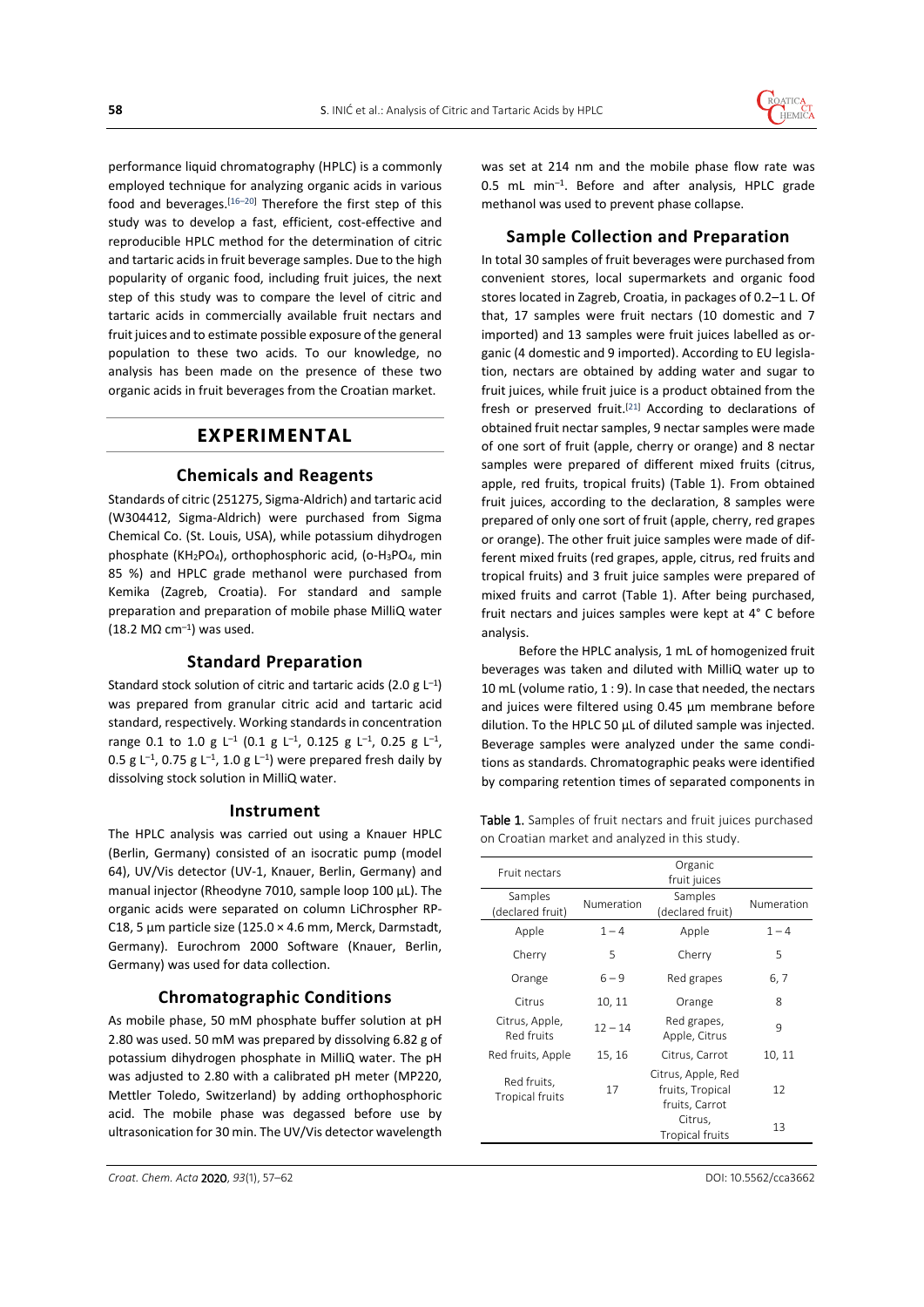

chromatograms of beverage samples against known standards. Each beverage sample was analyzed in triplicate and quantitation values were obtained by applying their peak areas to the calibration curve.

### **Statistical Analysis**

Statistical analysis of the data was performed with *PrismGraphPad 8* (*GraphPad Software*, Inc., San Diego, SAD). The Mann–Whitney U test was used to analyze differences between levels of two acids in fruit nectars and fruit juices. Differences were considered significant for values of *p* < 0.05.

## **RESULTS AND DISCUSSION**

Citric and tartaric acids are widely used in the food and pharmaceutical industries as well as in wine production and play an important role in product characteristics like taste and aroma. Their quantification helps in determining product quality and authenticity. Reversed phase HPLC with UV-Vis detection is a common technique for organic acid analysis.<sup>[3,22]</sup> In the present study, the concentration of citric and tartaric acids in fruit nectar and juice samples were determined by HPLC under reversed phase condition with UV/Vis detector. According to the literature, the wavelength was set at 214 nm and the mobile phase was phosphate buffer solution (50 mM,  $pH = 2.80$ ).<sup>[4,22]</sup> Due to the low molecular weight of organic acids and their polarity, 100 % aqueous buffer is required for their adequate retention. A phosphate buffer pH is adjusted to 2.80 to ensure that the organic acids remain protonated or neutral for the best interaction between the organic acids and the stationary phase of the RP-C18 column[.\[23\]](#page-5-9) The flow-rate of the mobile phase was set at 0.5 mL min<sup>-1</sup> for the whole run. Under these analytical conditions the satisfactory chromatogram of the baseline was obtained. The retention time was approximately 1.2 and 3.2 min for tartaric and citric acid standards, respectively and the whole analysis lasted for 10 min. This indicates that the method is fast, simple and green because it is carried out in green condition (100 % aqueous mobile phase).



Figure 1. Calibration curve of: a) citric acid [CA] and b) tartaric acid [TA] standards prepared in MilliQ water (in range 0.1 g  $L^{-1}$  to 1.0 g  $L^{-1}$ ) and analyzed using developed HPLC-UV/Vis method. The standard at each concentration level was analyzed in four replicates. Linear regression parameters are given on each plot.

#### **Validation of the Method**

The linearity of the method was tested using citric and tar taric acid working standards prepared in MilliQ water in the concentration range from  $0.1$  to  $1.0$  g  $L^{-1}$  and each standard was analyzed in four replicates. The peak area responses were linear within the concentration range tested for both standards. The correlation coefficient of both calibration curves was  $r^2$  = 0.9999 (Figure 1). The sensitivity of the method is given as limit of detection (LoD) and limit of quantification (LoQ). The values were calculated as LoD = 3.3  $s_y$  /  $a$ , and LoQ = 10  $s_y$  /  $a$ , where  $s_y$  is the standard deviation of the linear regression intercept, and *a* is the linear regression slope. The obtained results are summarized in Table 2.

Table 2. Validation parameters of developed HPLC-UV/Vis method for citric and tartaric acids standards prepared in MilliQ water.

| Acid     |          | Intra-day variability <sup>(a)</sup> CV / $%$ |          |          | Inter-day variability <sup>(a)</sup> CV / % |          |                                        |                                                   |
|----------|----------|-----------------------------------------------|----------|----------|---------------------------------------------|----------|----------------------------------------|---------------------------------------------------|
|          | l evel 1 | l evel 2                                      | l evel 3 | l evel 1 | Level 2                                     | I evel 3 | LoD <sup>(b)</sup> / g L <sup>-1</sup> | $\mathsf{LOQ}^\mathsf{(c)}$ / g $\mathsf{L}^{-1}$ |
| Citric   | 0.53     | 2.01                                          | 1.68     | 2.61     | 1.66                                        | 1.55     | 0.01                                   | 0.01                                              |
| Tartaric | 0.98     | 1.16                                          | 1.02     | 2.21     | 2.67                                        | 3.08     | 0.03                                   | 0.03                                              |

(b) Limit of detection.

(c) Limit of quantification.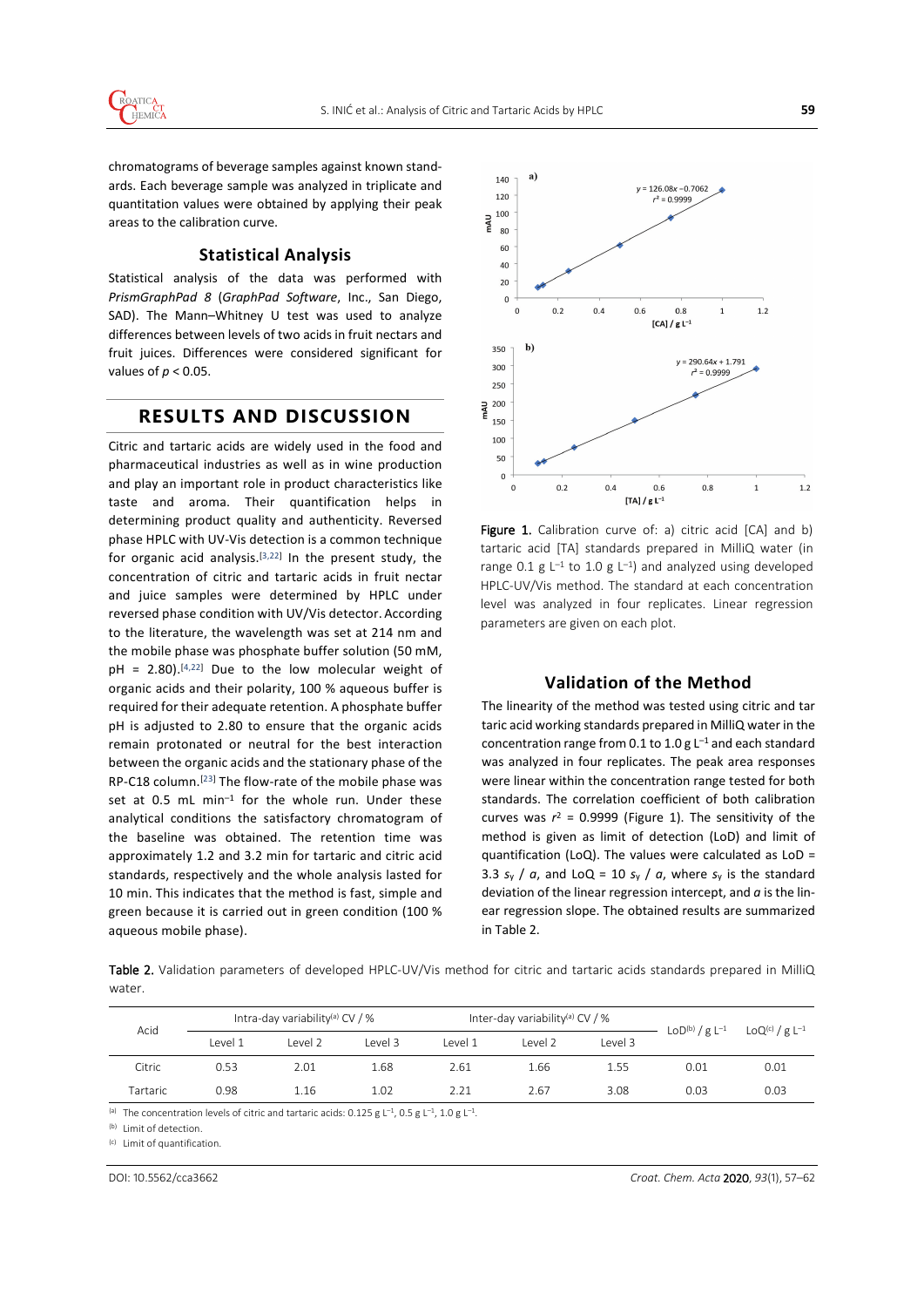

The repeatability (intra-day variability) was evaluated by determining citric and tartaric acid standards at three different concentrations (0.125 g  $L^{-1}$ , 0.5 g  $L^{-1}$ , 1.0 g  $L^{-1}$ ) five repetitions each with an interval of an hour under the same experimental and lab conditions. The mean coefficient of variation (CV) for intra-day repetition was up to 2.0 %. The intermediate precision (inter-day variability) was tested by estimating citric and tartaric acid concentration at levels 0.125 g  $L^{-1}$ , 0.5 g  $L^{-1}$ , 1.0 g  $L^{-1}$  daily for three consecutive days. Inter-day variability (CV) was up to 3 %. These data indicate that the method is sensitive, reliable and precise for the determination of citric and tartaric acids in fruit beverage samples (Table 2).

#### **Analysis of Nectars and Fruit Juices**

For this study 17 fruit nectar samples were obtained in Zagreb convenient stores and local supermarkets. The level of citric acid determined by the developed HPLC method in samples of fruit nectar obtained in this study was in the range from 1.26 to 4.42 g  $L^{-1}$  (mean level was 2.75 ± 1.01 g  $L^{-1}$ ) (Table 3). In all analyzed fruit nectar samples the concentration of citric acid was under 5.0 g  $L^{-1}$  that is the concentration of citric acid allowed for fruit nectars by EU regulations[.\[11\]](#page-5-4) The highest level of citric acid (4.42 g  $L^{-1}$ ) was detected in orange nectar and the lowest in nectar declared to be made of red fruits and tropical fruits (1.26 g  $L^{-1}$ ). In the study of Cunha et a[l.\[17\]](#page-5-10) conducted in Portugal that included samples of commercial fruit nectars (*n* = 6) of the citrus, pineapple and apple fruits the concentration of citric acid in three orange nectar samples ranged between 6.03 and 7.57  $g L^{-1}$ . Although in our study the level of citric acid was below regulation limits, the values reported by Cunha et al.<sup>[17]</sup> were above the levels allowed by EU regulations indicating the importance of monitoring the level of citric acid in fruit nectars.

The tartaric acid level in the same fruit nectar samples was in the range of 0.68 to 0.86 g  $L^{-1}$  (0.68, 0.83, and 0.86 g L–1) (Table 3). In the majority of fruit nectar samples (*n*  = 14), declared to be prepared of only one fruit (apple, cherry, or orange) or of mixed fruits (citrus, apple, and red fruits), the tartaric acid was not detected. In the already mentioned study of Cunha et al*.* [\[17\]](#page-5-10) only one orange nectar sample contained a detectable tartaric acid level, and the concentration of tartaric acid was 0.363 g  $L^{-1}$ . In this study, three fruit nectars prepared of mixed fruits contained the tartaric acid in concentration higher than reported by Cunha et al*.* [\[17\]](#page-5-10) probably due to the grape that was labeled to be present in these nectars. According to the obtained results of this study, it can be concluded that the level of citric and tartaric acids in fruit nectars on the Croatian market is low and at an acceptable level as allowed by EU regulations.

For this study, in Zagreb local and organic food stores, 13 samples of fruit juices labeled as organic were Table 3. The level of citric and tartaric acids in fruit nectar samples detected by developed HPLC-UV/Vis method. The reported value of citric acid or tartaric acid in one sample is obtained from three repetitive measurements.

| Fruit nectars                  |            |                  |                                              |  |
|--------------------------------|------------|------------------|----------------------------------------------|--|
| Samples<br>(declared fruit)    | Numeration | $g \lfloor^{-1}$ | Citric acid / Tartaric acid<br>/ g L $^{-1}$ |  |
| Apple                          | $1 - 4$    | $1.9 - 2.84$     | n.d.                                         |  |
| Cherry                         | 5          | 3.88             | n.d.                                         |  |
| Orange                         | $6 - 9$    | 3.86-4.42        | n.d.                                         |  |
| Citrus                         | 10, 11     | 1.6, 3.39        | n d                                          |  |
| Citrus, Apple, Red<br>fruits   | $12 - 14$  | $142 - 208$      | n d                                          |  |
| Red fruits, Apple              | 15, 16     | 1.93, 3.01       | 0.83.0.68                                    |  |
| Red fruits, Tropical<br>fruits | 17         | 1.26             | 0.86                                         |  |

n.d. – not detected.

purchased. According to European legislation fruit juice is a product obtained from the fresh or preserved fruit with the allowed addition of citric acid.<sup>[21]</sup> The level of citric acid in collected samples of fruit juice detected by the developed method was in the range from 3.03 to 7.66 g  $L^{-1}$  (mean level was 4.56  $\pm$  1.51 g L<sup>-1</sup>) (Table 4). In seven fruit juice samples declared to be prepared of single fruit (apple, cherry or red grapes) citric acid was not detected. In the remaining six fruit juice samples the higher level of citric acid than 3.0 g  $L^{-1}$  as allowed by EU regulations for fruit juices was detected. These six fruit juices were made of *Citrus* species alone or in mixture with other fruits. Similar results were reported in a study by Cunha et al.<sup>[17]</sup> In that study samples of commercial juices of citrus fruits, pineapple and apple were analyzed (in total 32 samples) and 6 samples of orange juice contained a higher level of citric acid (3.49– 4.18 g  $L^{-1}$ ) than allowed by EU regulations. Scherer et al.<sup>[24]</sup> reported a level of citric acid of 5.17 and 5.29 g L<sup>-1</sup> in orange fruit juice samples obtained in the local stores in Brazil. Since on declaration of the fruit juice samples analyzed in this study with a high level of citric acid addition of synthetic citric acid was not stated, it can be concluded that detected citric acid originated only from citrus fruits. Previ-ous studies by Karadeniz 2004,<sup>[\[25\]](#page-5-12)</sup> Penniston et al. 2008,<sup>[\[26\]](#page-5-13)</sup> and Nour et al. 2010, [\[22\]](#page-5-14) indicate that citric acid is the major organic acid found in fresh citrus juices in the range from 6.05 to 73.94 g L–1. Organic acid accumulation in the cells of citrus fruits is a developmentally regulated process. Degree and timing vary greatly among species and varieties and is highly susceptible to agroclimate[.\[27\]](#page-5-15)

The level of tartaric acid in obtained fruit juice samples was in the range from 3.09 to 4.68 g  $L^{-1}$  (3.09, 4.25, 4.68 and  $g L^{-1}$ ) (Table 4). As expected, the highest level of tartaric acid was detected in two fruit juices declared as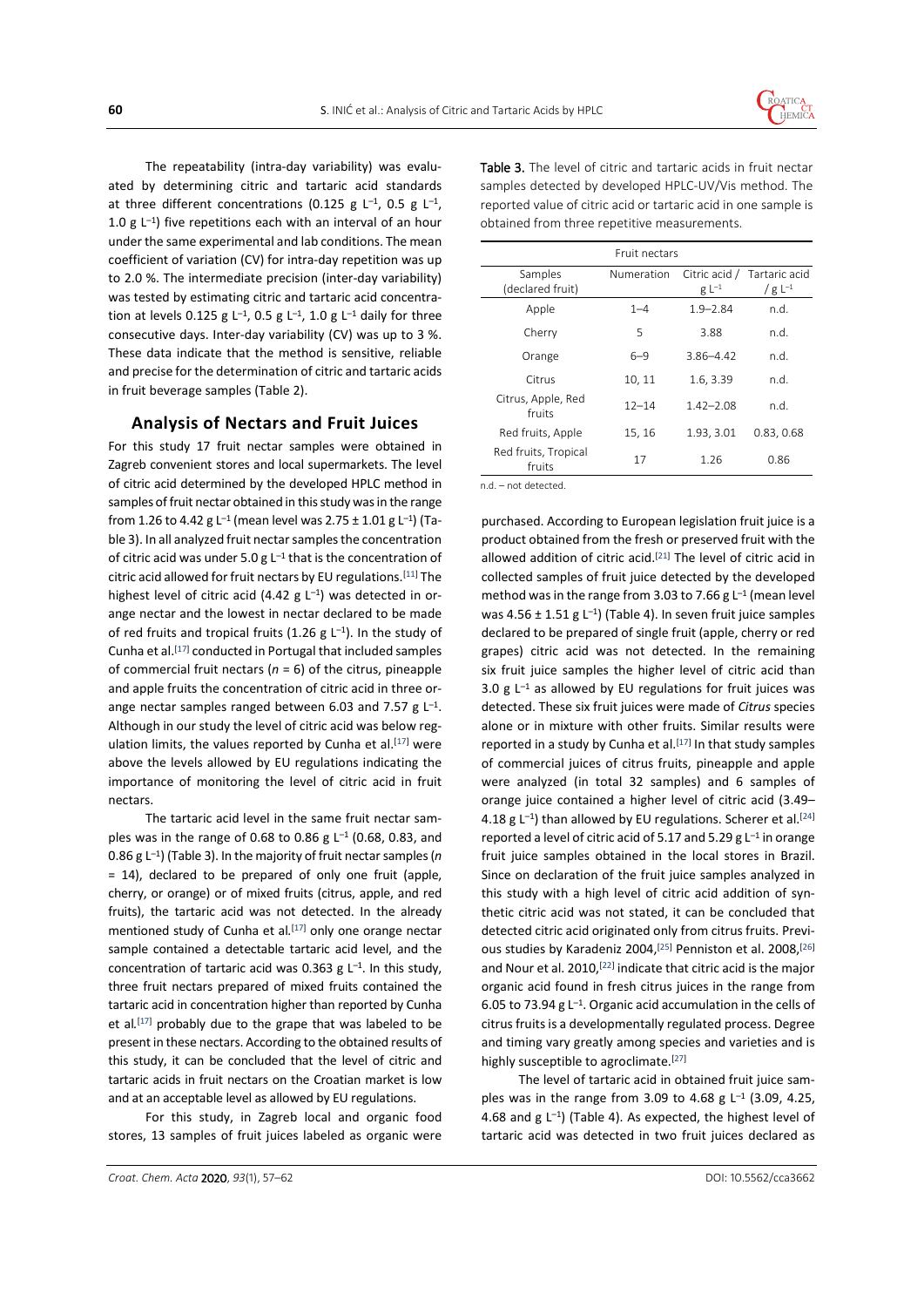Table 4. The level of citric and tartaric acids in fruit nectar samples detected by developed HPLC-UV/Vis method. The reported value of citric acid or tartaric acid in one sample is obtained from three repetitive measurements.

| Organic fruit juices                                  |            |                    |                                                      |  |
|-------------------------------------------------------|------------|--------------------|------------------------------------------------------|--|
| Samples<br>(declared fruit)                           | Numeration | $g\mathsf{L}^{-1}$ | Citric acid / Tartaric acid /<br>g $\mathsf{L}^{-1}$ |  |
| Apple                                                 | $1 - 4$    | n.d.               | n.d.                                                 |  |
| Cherry                                                | 5          | n.d                | n.d.                                                 |  |
| Red grapes                                            | 6, 7       | n.d                | 4.25, 4.68                                           |  |
| Orange                                                | 8          | 7.67               | n.d.                                                 |  |
| Red grapes, Apple, Citrus                             | 9          | 3.03               | 3.09                                                 |  |
| Citrus, Carrot                                        | 10, 11     | 4.74, 5.5          | n.d.                                                 |  |
| Citrus, Apple, Red fruits,<br>Tropical fruits, Carrot | 12         | 3.15               | n.d.                                                 |  |
| Citrus, Tropical fruits                               | 13         | 4.21               | n.d.                                                 |  |

n.d. – not detected.

organic red grape juices, one having 4.25 g  $L^{-1}$ , and the other having 4.68 g  $L^{-1}$ . Since on the label is not declared addition of tartaric acid, it can be assumed that tartaric acid is from grapes. These values for tartaric acid are in agreement with the results of the study of Soyer et al.<sup>[28]</sup> In the study of Soyer et al.<sup>[\[28\]](#page-5-16)</sup> conducted in Turkey, the tartaric acid content was determined by HPLC in eleven grape juice samples and the level of tartaric acid ranged between 4.07 and 4.92  $g$  L<sup>-1</sup>. In other samples of fruit juices analyzed in this study and declared to have other fruits than grapes, tartaric acid was not detected.

Additionally, results on the level of citric acid and tartaric acid between fruit nectars and fruit juices were compared. The detected level of citric acid in fruit juices was higher than in fruit nectars (4.56 ± 1.51 g L<sup>-1</sup> vs. 2.75 ± 1.01 g L–1; *p* < 0.05; Mann-Whitney U test). Since only three samples of fruit juices and fruit nectars had detectable level of tartaric acid, these results were not statistically compared. However, it can be observed that the level of tartaric acid (4.25, 4.68 and 3.09 g  $L^{-1}$ ) in fruit juices is higher than in fruit nectars (0.83, 0.68 and 0.86 g  $L^{-1}$ ). In general the level of both acids was higher in fruit juices than in fruit nectars. This can be attributed to better manufacturer control in fruit nectar production.

The results of this study indicate that the level of citric and tartaric acids in fruit nectars available on the Croatian market is below the concentration allowed by EU regulations and, as such, do not pose a threat to human health, confirming good manufacturing practice (GMP). In contrast, in organic fruit juice samples of citrus and mixed fruits higher level of citric acid than allowed by EU regulations was detected. A higher level of citric acid, detected in these juices, can be attributed to citric acid present in fruit rather than to the addition of synthetic citric

acid to juices. Altogether higher level of both acids, citric and tartaric was detected in higher level in fruit juices than in fruit nectars. EU Directive regulate the level of citric acid in fruit beverages while for tartaric acid is set at *quantum satis*. However, possible negative impact on human health is implicated for both acids. Having in mind the popularity of organic food and beverages, a higher intake of organic fruit juices can pose a threat to human health since citric and tartaric acids can be present in various food and add to human exposure to these two acids. Therefore, the monitoring of the level of citric and tartaric acids in fruit beverages is needed in order to protect human health.

## **CONCLUSION**

Developed HPLC method with UV/Vis detector is fast, reliable, sensitive and cost-effective for the determination of citric and tartaric acid in fruit nectar and juice samples. Because of the aqueous mobile phase the method can be considered green and suitable for routine analysis of these organic acids in fruit [beverages.](https://en.wikipedia.org/wiki/Beverage_industry) Analysis of fruit beverages samples reviled that fruit juices have higher level of both acids than fruit nectars. Moreover, the level of citric acid found in six of the thirteen commercial organic fruit juices was above the European regulation level. However, threshold value for tartaric acid is not regulated by EU Directive. Nevertheless, considering that the concentration of citric acid in six juice fruit samples exceeded the regulatory limit and due to the negative influence of high levels of citric and tartaric acid on human health, it is important to monitor concentrations of both acids in fruit beverages and other food products.

Acknowledgment. The authors greatly acknowledge financial support of the University of Zagreb.

## **REFERENCES**

- <span id="page-4-0"></span>[1] G. Tyagi, D. K. Jangir, P. Singh, R. Mehrotra, R. Ganesan, E. S. R. Gopal, *J. Food Sci. Technol.* **2014**, *51*, 476–484. <https://doi.org/10.1007/s13197-011-0502-1>
- <span id="page-4-1"></span>[2] V. J. Melino, K.L. Soole, C.M. Ford, *BMC Plant Biol*. **2009**, *9*, 145.

<https://doi.org/10.1186/1471-2229-9-145>

<span id="page-4-2"></span>[3] G. Shui, L.P. Leong, *J*. *Chromatogr*. *A*, **2002**, *977*, 89–96.

[https://doi.org/10.1016/S0021-9673\(02\)01345-6](https://doi.org/10.1016/S0021-9673(02)01345-6)

- <span id="page-4-3"></span>[4] K**.** Weikle, *Concordia College Journal of Analytical Chemistry*, **2012**, *3*, 57–62.
- <span id="page-4-4"></span>[5] A. Sass-Kiss, M. Toth-Markus, M. Sass, *Nutraceutical Beverages*, **2004**, *871*, 24–34. <https://doi.org/10.1021/bk-2004-0871.ch003>